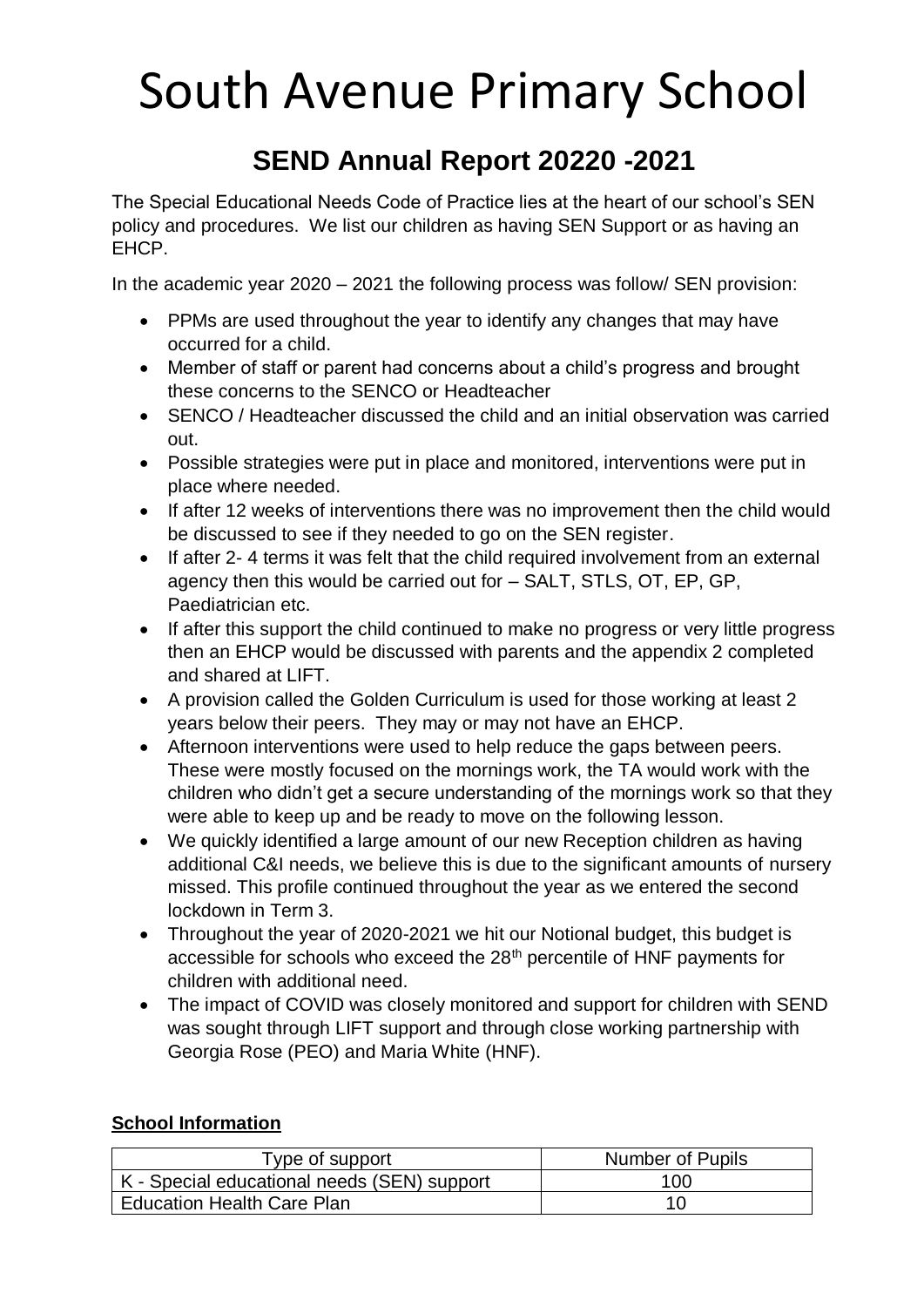| Children medical support |     |
|--------------------------|-----|
| Total on SEND register   | 109 |

#### **Breakdown of SEND**

|              | Yr R  | Yr <sub>1</sub> | Yr <sub>2</sub> | Yr <sub>3</sub> | Yr 4  | Yr <sub>5</sub> | Yr6   |
|--------------|-------|-----------------|-----------------|-----------------|-------|-----------------|-------|
| No. of       | 60    | 59              | 59              | 58              | 59    | 61              | 60    |
| children per |       |                 |                 |                 |       |                 |       |
| Yr group     |       |                 |                 |                 |       |                 |       |
| % of whole   | 6.25% | 6.01%           | 2.64%           | 2.88%           | 3.37% | 3.37%           | 1.68% |
| school       |       |                 |                 |                 |       |                 |       |
| population   |       |                 |                 |                 |       |                 |       |
| (416)        |       |                 |                 |                 |       |                 |       |
| Total number | 26    | 25              | 11              | 12              | 14    | 14              | 7     |
| of children  |       |                 |                 |                 |       |                 |       |
| with SEND    |       |                 |                 |                 |       |                 |       |

#### **Area of Need – based on their first need**

Communication and Interaction (C&I) including ASD and Speech and language Cognition and Learning (C&L)

Social, Emotional and Mental Health (SEMH) Including ADHD Sensory and/or physical/ Medical

| Area of Need   | C&I    | C&L    | <b>SEMH</b> | Physical/ |
|----------------|--------|--------|-------------|-----------|
|                |        |        |             | medical   |
| No Of children | 69     | 13     | 20          |           |
| % of SEN       | 63.3%  | 11.93% | 18.35%      | 6.42%     |
| (109)          |        |        |             |           |
| % of whole     | 16.59% | 3.13%  | 4.81%       | 1.68%     |
| school (416)   |        |        |             |           |

A significant number of children have S&L barriers. Many children also present with and/or diagnosed with ASD.

Our Second largest area of SEMH has increased, we believe this is due to the trauma caused by COVID.

In September we add the identified Reception children as given to us through the nurseries and as concered by us.

#### **Outside Agency involvement**

At South Avenue we contract in the services of an Educational Psychologist who assessed 2 children remotely for us this year, an Occupation Therapist who assessed 2 children and a new Speech Therapist who conducted remote assessments for 7 days and carried out a range of assessments and reviews of children. The reports that they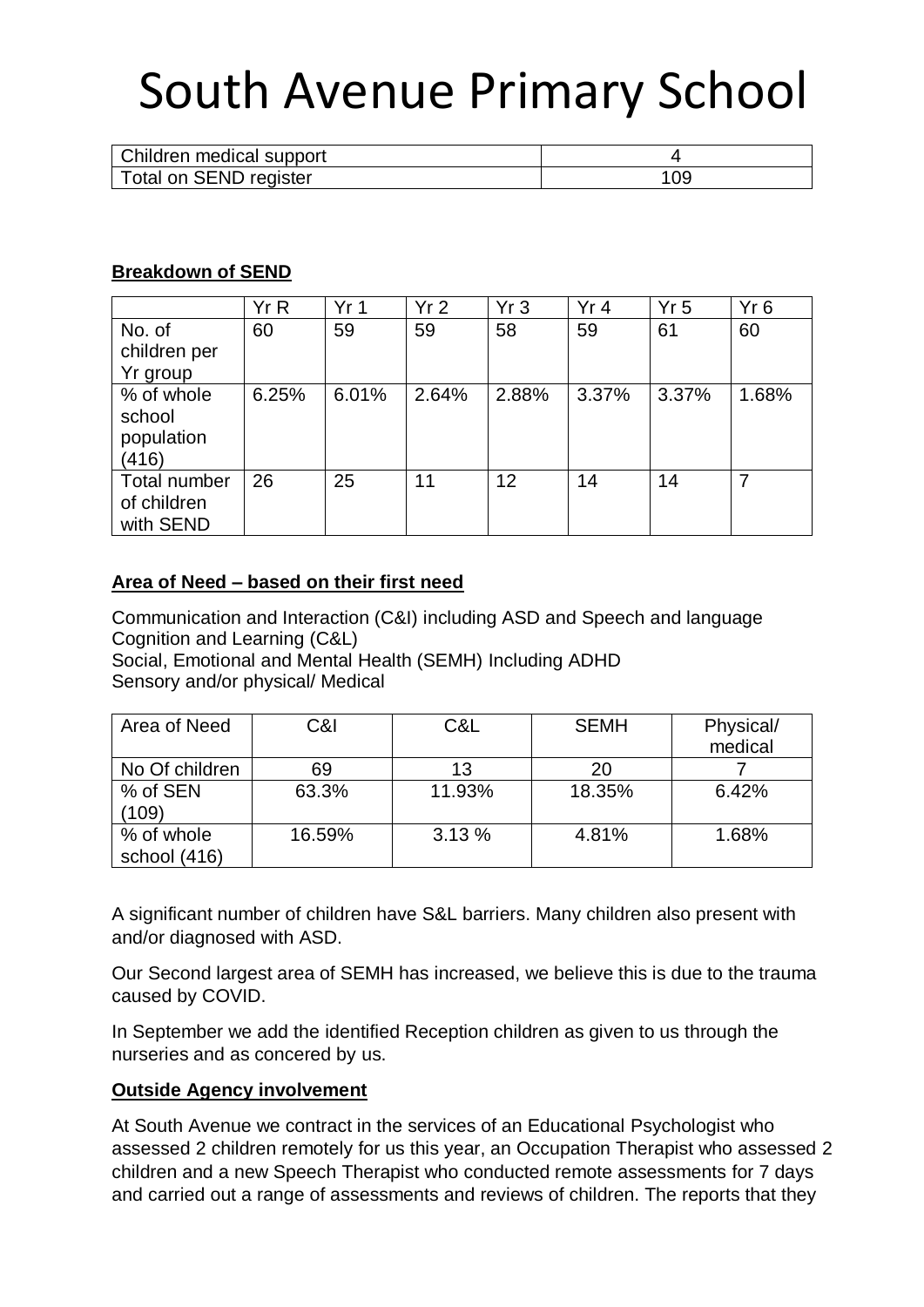write help us support the children within the classroom as well as support referrals to LIFT, Paediatricians and the SEN Team.

STLS have continued to support a small group of children across the school though have largely been unable to visit to observe, the support has been through remote engagement with class teams and SEN TA's.

### **High Needs Funding**

At the end of the year we had a total of 21 children with HNF. Three will be leaving moving into the academic year of 2021-2022 for specialist provision whilst one will be leaving for secondary school. Through HNF we were able to employ an additional 4 adults across the school to support this significant increase in need. These will be reviewed throughout the year with the aim to continue with the funding. We will also assess if there are any other children that will benefit from the additional support. We know through nursery notes and handovers that moving into the year 2021-2022 that we already have at least four children entering Reception who will benefit from HNF support.

### **Review of the Year**

This year the number of children on our SEN register increased. The majority of the children have been identified with a communication need and have needed the support from our SEN TA's. The SEN TA's has carried out numerous observations, screenings and assessments of the children alongside our SEN Support Jamie Sonnex. We have supported 3 parents across the school with application for Specialist Provision, all were successful

We have taken 12 children to LIFT this year and further gained support for whole school support with remote teaching activities for children with SEND.

We have 3 children across the school who are diabetic and two children with other medical needs, a physical impairment in Year 2 and a PEG- button in year R. The diabetic nurse has been into see the new teachers and has written Care plans for them all. Care plans have also been created for the other two children with medical need and a nurse from COAST has been in to support staff with changing of the PEG.

### **Parental Involvement**

Parents are involved in all stages of their children's progress. They are invited along to reviews of the HNF and EHCPs throughout the year. A child's SEND is reviewed at parent's evenings, three times across the year with additional meetings where necessary throughout.

COVID had a clear impact on parental involvement due to not being able to face to face meetings however, this was managed through phone calls, zoom and teams.

### **Actions for academic Year 2021/ 2022**

• With the reduction of SEND staff and increase in SEND children, have clear targets throughout each term to achieve and delegate among the team.